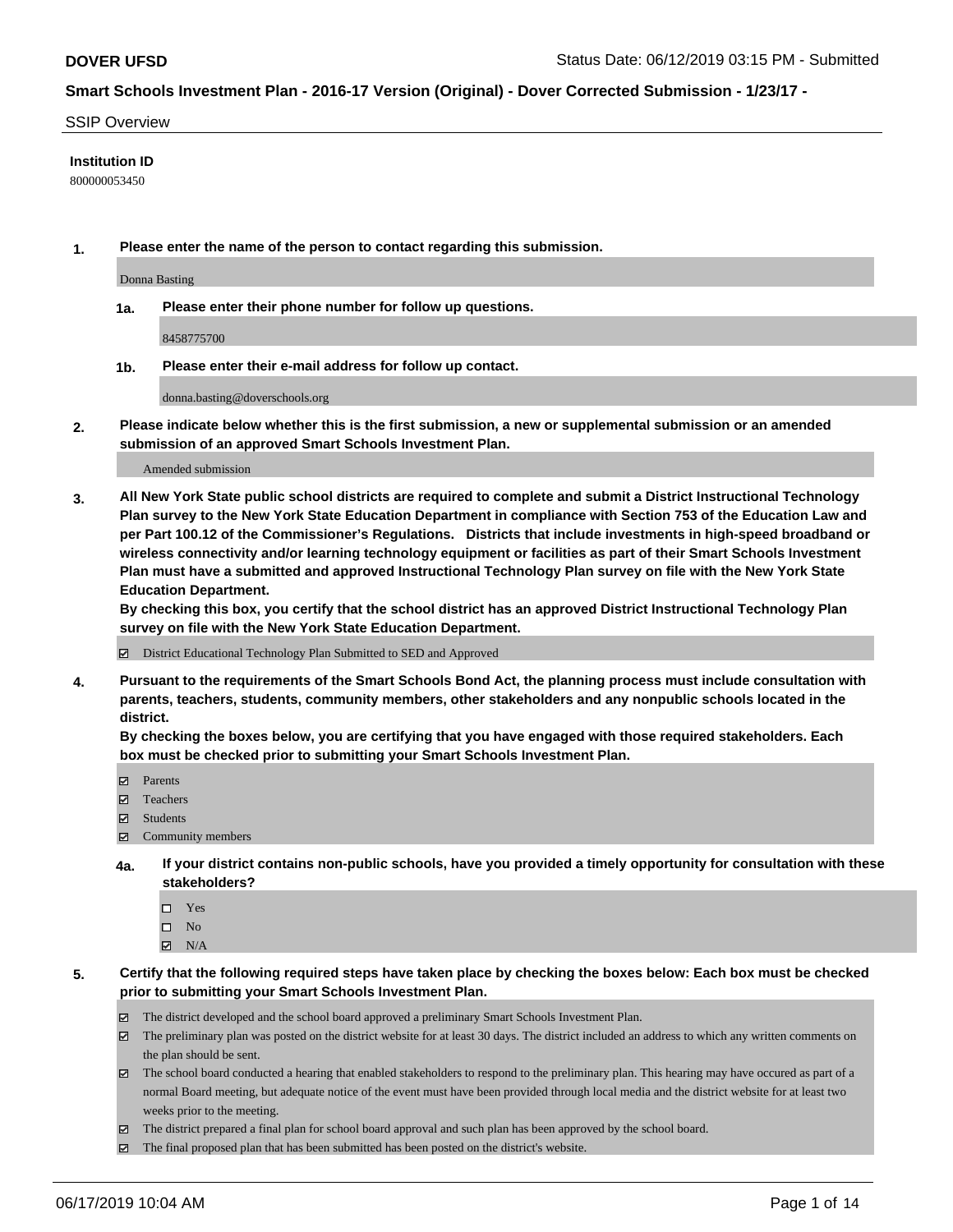SSIP Overview

**5a. Please upload the proposed Smart Schools Investment Plan (SSIP) that was posted on the district's website, along with any supporting materials. Note that this should be different than your recently submitted Educational Technology Survey. The Final SSIP, as approved by the School Board, should also be posted on the website and remain there during the course of the projects contained therein.**

Smart Schools Investment Plan Submission 2018.pdf

**5b. Enter the webpage address where the final Smart Schools Investment Plan is posted. The Plan should remain posted for the life of the included projects.**

www.doverschools.org

**6. Please enter an estimate of the total number of students and staff that will benefit from this Smart Schools Investment Plan based on the cumulative projects submitted to date.**

1,336

**7. An LEA/School District may partner with one or more other LEA/School Districts to form a consortium to pool Smart Schools Bond Act funds for a project that meets all other Smart School Bond Act requirements. Each school district participating in the consortium will need to file an approved Smart Schools Investment Plan for the project and submit a signed Memorandum of Understanding that sets forth the details of the consortium including the roles of each respective district.**

 $\Box$  The district plans to participate in a consortium to partner with other school district(s) to implement a Smart Schools project.

### **8. Please enter the name and 6-digit SED Code for each LEA/School District participating in the Consortium.**

| Partner LEA/District | <b>ISED BEDS Code</b> |
|----------------------|-----------------------|
| (No Response)        | (No Response)         |

### **9. Please upload a signed Memorandum of Understanding with all of the participating Consortium partners.**

(No Response)

**10. Your district's Smart Schools Bond Act Allocation is:**

\$1,036,956

**11. Enter the budget sub-allocations by category that you are submitting for approval at this time. If you are not budgeting SSBA funds for a category, please enter 0 (zero.) If the value entered is \$0, you will not be required to complete that survey question.**

|                                       | Sub-<br>Allocations |
|---------------------------------------|---------------------|
| School Connectivity                   | $-12,056$           |
| Connectivity Projects for Communities | $\overline{0}$      |
| <b>Classroom Technology</b>           | 349,000             |
| Pre-Kindergarten Classrooms           | $\overline{0}$      |
| Replace Transportable Classrooms      | $\Omega$            |
| High-Tech Security Features           | $\overline{0}$      |
| Totals:                               | 336,944             |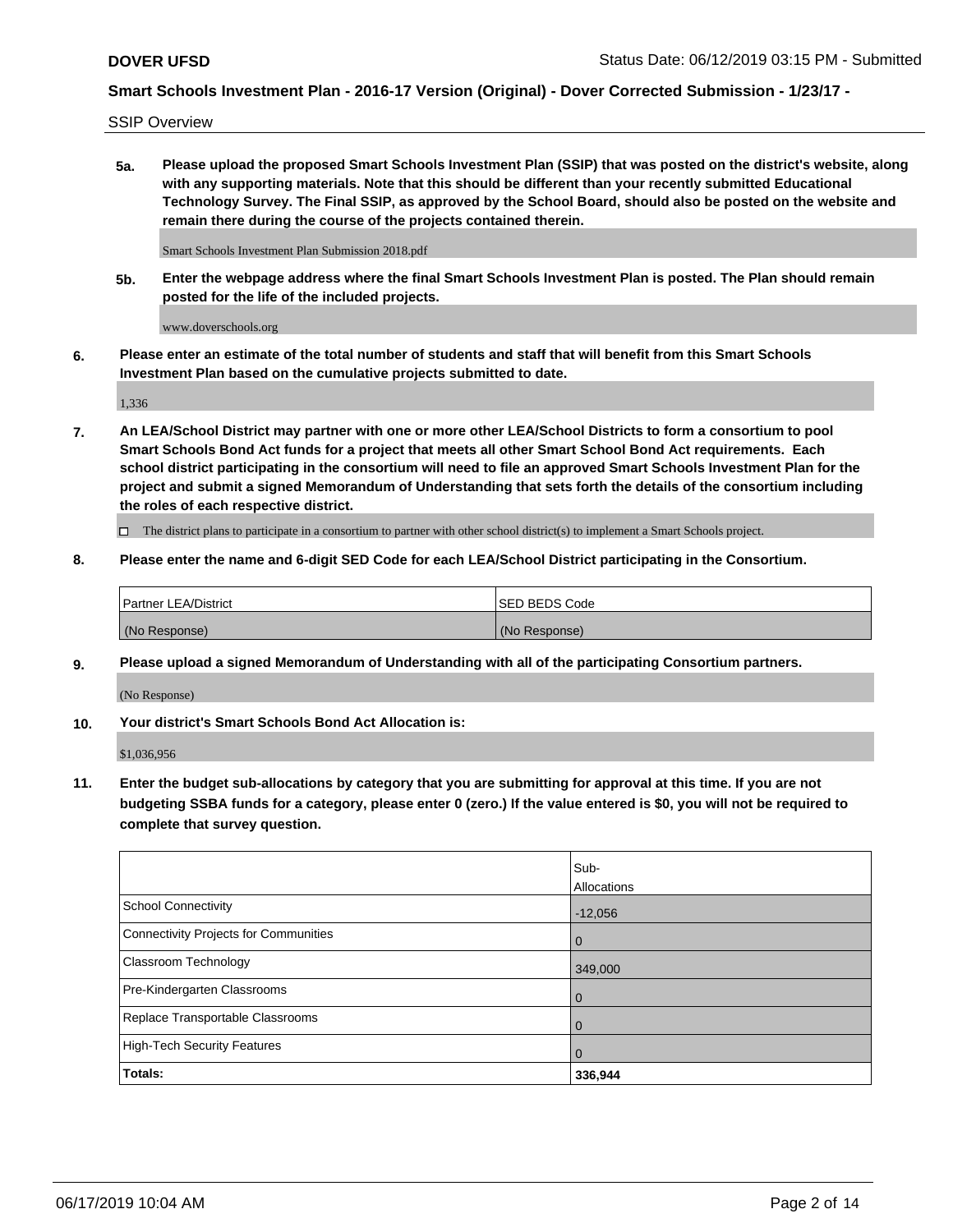School Connectivity

- **1. In order for students and faculty to receive the maximum benefit from the technology made available under the Smart Schools Bond Act, their school buildings must possess sufficient connectivity infrastructure to ensure that devices can be used during the school day. Smart Schools Investment Plans must demonstrate that:**
	- **• sufficient infrastructure that meets the Federal Communications Commission's 100 Mbps per 1,000 students standard currently exists in the buildings where new devices will be deployed, or**
	- **• is a planned use of a portion of Smart Schools Bond Act funds, or**
	- **• is under development through another funding source.**

**Smart Schools Bond Act funds used for technology infrastructure or classroom technology investments must increase the number of school buildings that meet or exceed the minimum speed standard of 100 Mbps per 1,000 students and staff within 12 months. This standard may be met on either a contracted 24/7 firm service or a "burstable" capability. If the standard is met under the burstable criteria, it must be:**

**1. Specifically codified in a service contract with a provider, and**

**2. Guaranteed to be available to all students and devices as needed, particularly during periods of high demand, such as computer-based testing (CBT) periods.**

**Please describe how your district already meets or is planning to meet this standard within 12 months of plan submission.**

(No Response)

**1a. If a district believes that it will be impossible to meet this standard within 12 months, it may apply for a waiver of this requirement, as described on the Smart Schools website. The waiver must be filed and approved by SED prior to submitting this survey.**

 $\Box$  By checking this box, you are certifying that the school district has an approved waiver of this requirement on file with the New York State Education Department.

#### **2. Connectivity Speed Calculator (Required)**

|                         | Number of<br><b>Students</b> | Multiply by<br>100 Kbps | Divide by 1000 Current Speed<br>to Convert to<br>Required<br>Speed in Mb | lin Mb           | Expected<br>Speed to be<br>Attained Within   Required<br>12 Months | <b>Expected Date</b><br>When<br>Speed Will be<br>Met |
|-------------------------|------------------------------|-------------------------|--------------------------------------------------------------------------|------------------|--------------------------------------------------------------------|------------------------------------------------------|
| <b>Calculated Speed</b> | (No<br>Response)             | (No Response)           | (No<br>Response)                                                         | (No<br>Response) | (No<br>Response)                                                   | (No<br>Response)                                     |

### **3. Describe how you intend to use Smart Schools Bond Act funds for high-speed broadband and/or wireless connectivity projects in school buildings.**

In the first submission, the total amount submitted in the School Connectivity budget was not spent due to lower infrastructure installation costs than anticipated.

The district will now transfer the total amount (\$12,056) to Classroom Learning Technology

**4. Describe the linkage between the district's District Instructional Technology Plan and the proposed projects. (There should be a link between your response to this question and your response to Question 1 in Part E. Curriculum and Instruction "What are the district's plans to use digital connectivity and technology to improve teaching and learning?)**

(No Response)

**5. If the district wishes to have students and staff access the Internet from wireless devices within the school building, or in close proximity to it, it must first ensure that it has a robust Wi-Fi network in place that has sufficient bandwidth to meet user demand.**

**Please describe how you have quantified this demand and how you plan to meet this demand.**

(No Response)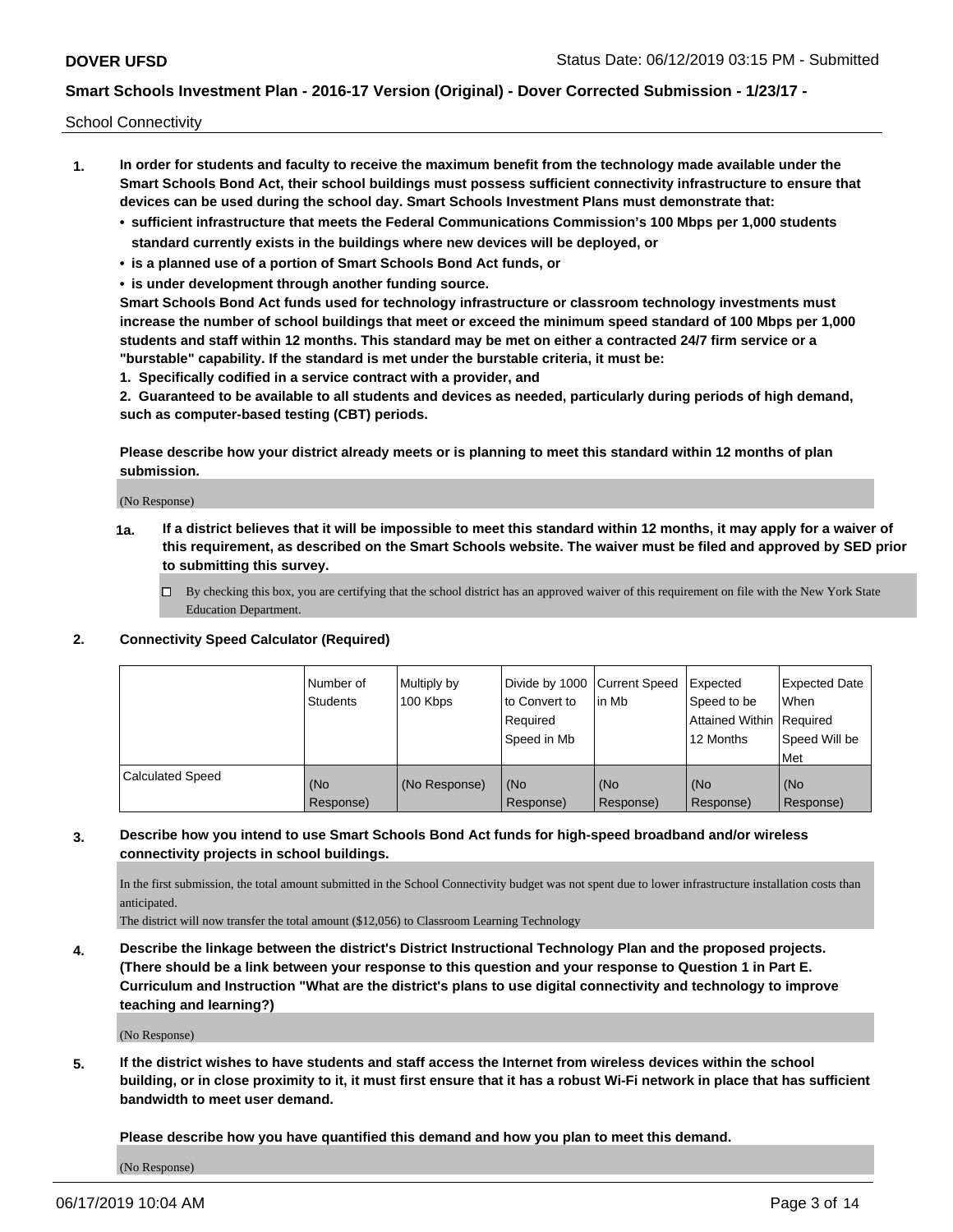School Connectivity

**6. As indicated on Page 5 of the guidance, the Office of Facilities Planning will have to conduct a preliminary review of all capital projects, including connectivity projects.**

**Please indicate on a separate row each project number given to you by the Office of Facilities Planning.**

| Project Number        |  |
|-----------------------|--|
| 13-05-02-02-7-999-001 |  |

**7. Certain high-tech security and connectivity infrastructure projects may be eligible for an expedited review process as determined by the Office of Facilities Planning.**

**Was your project deemed eligible for streamlined review?**

No

**8. Include the name and license number of the architect or engineer of record.**

| Name                  | License Number |  |  |
|-----------------------|----------------|--|--|
| <b>Richard Rennia</b> | 82459          |  |  |

**9. If you are submitting an allocation for School Connectivity complete this table. Note that the calculated Total at the bottom of the table must equal the Total allocation for this category that you entered in the SSIP Overview overall budget.** 

|                                            | Sub-<br>Allocation |
|--------------------------------------------|--------------------|
| Network/Access Costs                       | (No Response)      |
| <b>Outside Plant Costs</b>                 | $\overline{0}$     |
| School Internal Connections and Components | $-12,056$          |
| <b>Professional Services</b>               | $\overline{0}$     |
| Testing                                    | $\overline{0}$     |
| <b>Other Upfront Costs</b>                 | $\overline{0}$     |
| <b>Other Costs</b>                         | $\overline{0}$     |
| Totals:                                    | $-12,056$          |

**10. Please detail the type, quantity, per unit cost and total cost of the eligible items under each sub-category. This is especially important for any expenditures listed under the "Other" category. All expenditures must be eligible for tax-exempt financing to be reimbursed through the SSBA. Sufficient detail must be provided so that we can verify this is the case. If you have any questions, please contact us directly through smartschools@nysed.gov. NOTE: Wireless Access Points should be included in this category, not under Classroom Educational Technology, except those that will be loaned/purchased for nonpublic schools.**

| Select the allowable expenditure | Item to be purchased | Quantity | Cost per Item | <b>Total Cost</b> |
|----------------------------------|----------------------|----------|---------------|-------------------|
| type.                            |                      |          |               |                   |
| Repeat to add another item under |                      |          |               |                   |
| each type.                       |                      |          |               |                   |
| Connections/Components           | Installation costs   | ÷        | 12.056        | $-12.056$         |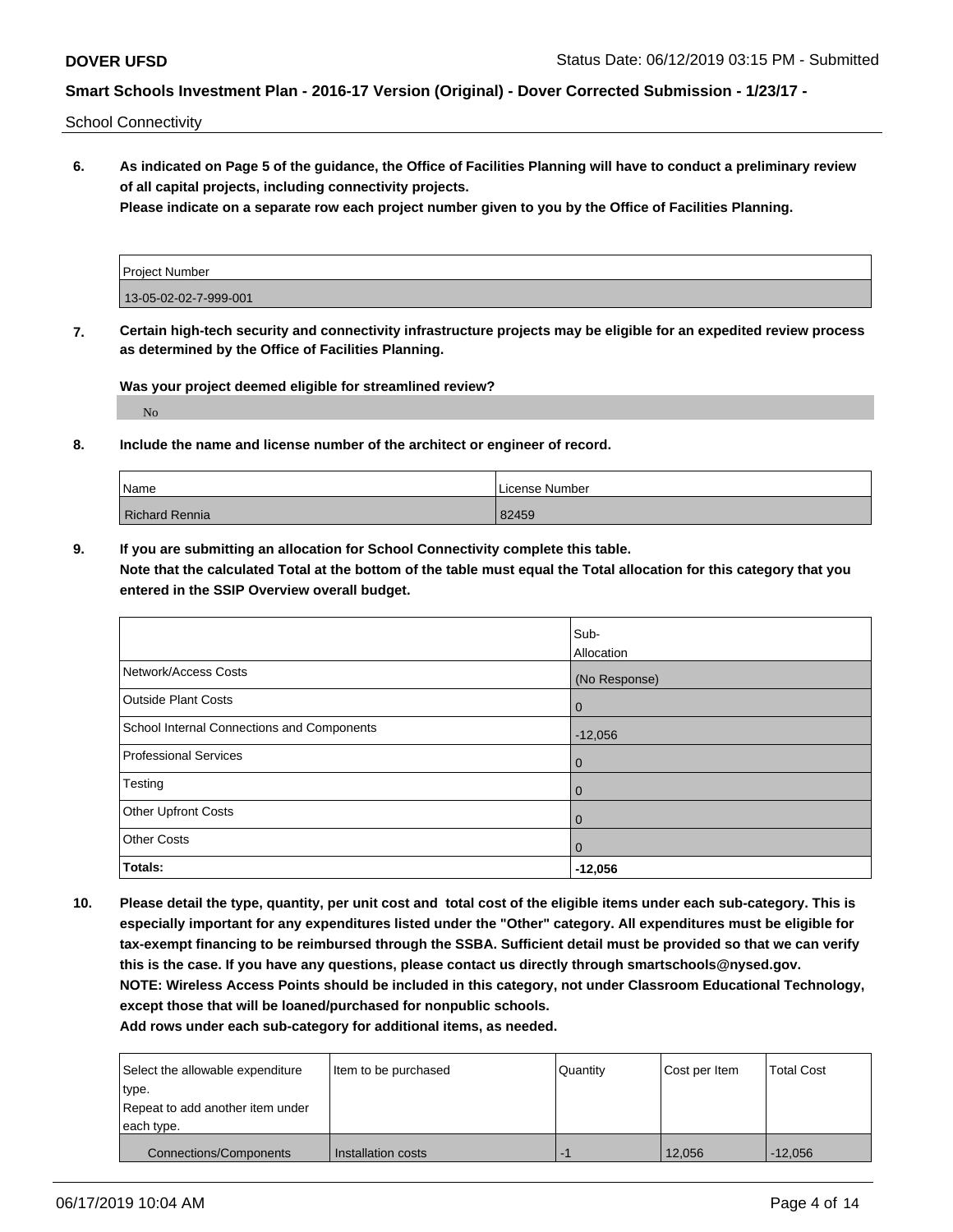Community Connectivity (Broadband and Wireless)

**1. Describe how you intend to use Smart Schools Bond Act funds for high-speed broadband and/or wireless connectivity projects in the community.**

(No Response)

**2. Please describe how the proposed project(s) will promote student achievement and increase student and/or staff access to the Internet in a manner that enhances student learning and/or instruction outside of the school day and/or school building.**

(No Response)

**3. Community connectivity projects must comply with all the necessary local building codes and regulations (building and related permits are not required prior to plan submission).**

 $\Box$  I certify that we will comply with all the necessary local building codes and regulations.

**4. Please describe the physical location of the proposed investment.**

(No Response)

**5. Please provide the initial list of partners participating in the Community Connectivity Broadband Project, along with their Federal Tax Identification (Employer Identification) number.**

| <b>Project Partners</b> | Federal ID#   |
|-------------------------|---------------|
| (No Response)           | (No Response) |

**6. If you are submitting an allocation for Community Connectivity, complete this table.**

**Note that the calculated Total at the bottom of the table must equal the Total allocation for this category that you entered in the SSIP Overview overall budget.**

|                                    | Sub-Allocation |
|------------------------------------|----------------|
| Network/Access Costs               | (No Response)  |
| <b>Outside Plant Costs</b>         | (No Response)  |
| <b>Tower Costs</b>                 | (No Response)  |
| <b>Customer Premises Equipment</b> | (No Response)  |
| <b>Professional Services</b>       | (No Response)  |
| Testing                            | (No Response)  |
| <b>Other Upfront Costs</b>         | (No Response)  |
| <b>Other Costs</b>                 | (No Response)  |
| Totals:                            | 0              |

**7. Please detail the type, quantity, per unit cost and total cost of the eligible items under each sub-category. This is especially important for any expenditures listed under the "Other" category. All expenditures must be capital-bond eligible to be reimbursed through the SSBA. If you have any questions, please contact us directly through smartschools@nysed.gov.**

| Select the allowable expenditure | Item to be purchased | Quantity      | Cost per Item | <b>Total Cost</b> |
|----------------------------------|----------------------|---------------|---------------|-------------------|
| type.                            |                      |               |               |                   |
| Repeat to add another item under |                      |               |               |                   |
| each type.                       |                      |               |               |                   |
| (No Response)                    | (No Response)        | (No Response) | (No Response) | (No Response)     |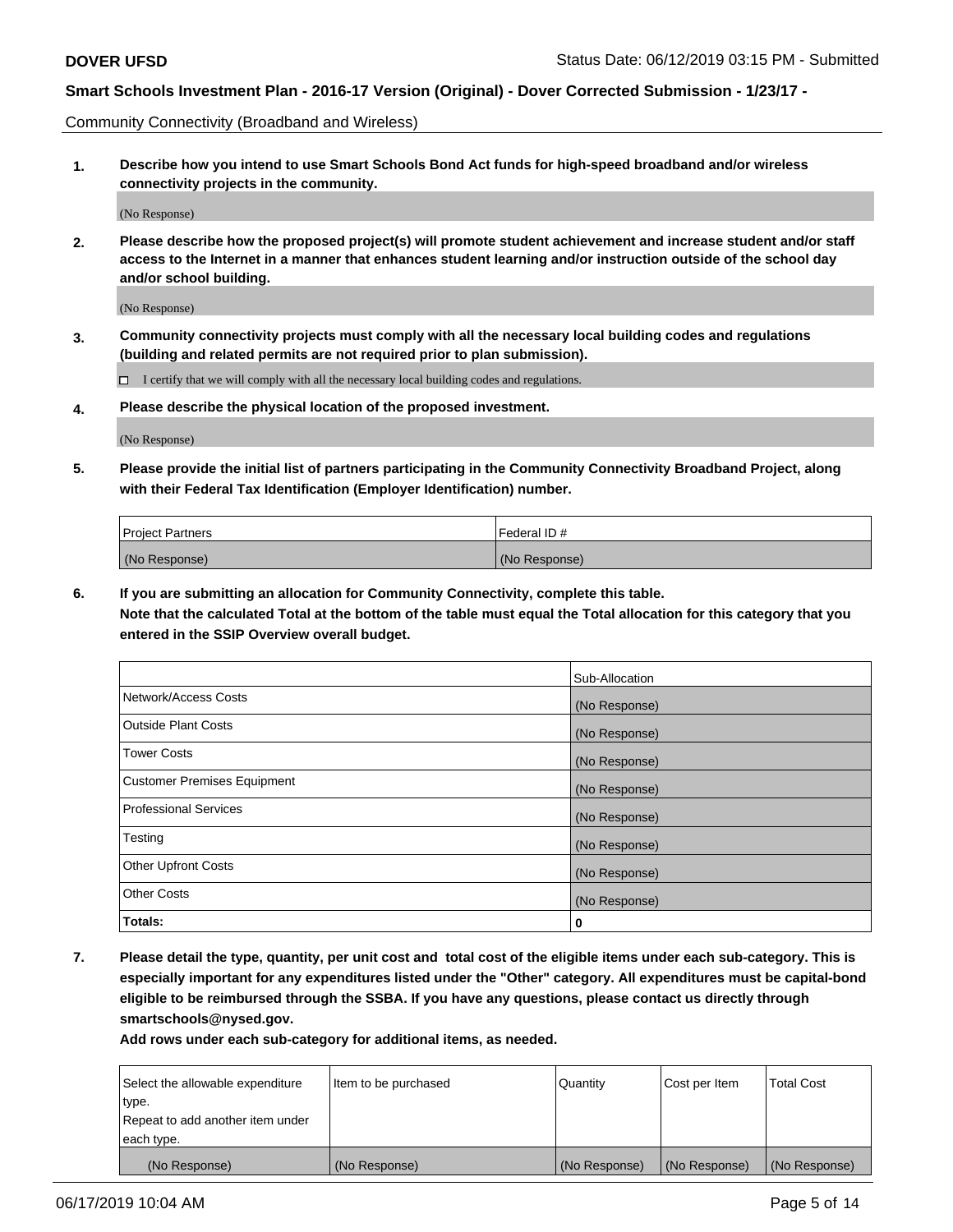### Classroom Learning Technology

**1. In order for students and faculty to receive the maximum benefit from the technology made available under the Smart Schools Bond Act, their school buildings must possess sufficient connectivity infrastructure to ensure that devices can be used during the school day. Smart Schools Investment Plans must demonstrate that sufficient infrastructure that meets the Federal Communications Commission's 100 Mbps per 1,000 students standard currently exists in the buildings where new devices will be deployed, or is a planned use of a portion of Smart Schools Bond Act funds, or is under development through another funding source. Smart Schools Bond Act funds used for technology infrastructure or classroom technology investments must increase the number of school buildings that meet or exceed the minimum speed standard of 100 Mbps per 1,000 students and staff within 12 months. This standard may be met on either a contracted 24/7 firm service or a "burstable" capability. If the standard is met under the burstable criteria, it must be:**

**1. Specifically codified in a service contract with a provider, and**

**2. Guaranteed to be available to all students and devices as needed, particularly during periods of high demand, such as computer-based testing (CBT) periods.**

**Please describe how your district already meets or is planning to meet this standard within 12 months of plan submission.**

(No Response)

- **1a. If a district believes that it will be impossible to meet this standard within 12 months, it may apply for a waiver of this requirement, as described on the Smart Schools website. The waiver must be filed and approved by SED prior to submitting this survey.**
	- $\Box$  By checking this box, you are certifying that the school district has an approved waiver of this requirement on file with the New York State Education Department.

#### **2. Connectivity Speed Calculator (Required)**

|                         | Number of<br><b>Students</b> | Multiply by<br>100 Kbps | Divide by 1000   Current Speed<br>to Convert to<br>Reauired<br>Speed in Mb | lin Mb           | Expected<br>Speed to be<br>Attained Within   Required<br>12 Months | <b>Expected Date</b><br>When<br>Speed Will be<br>Met |
|-------------------------|------------------------------|-------------------------|----------------------------------------------------------------------------|------------------|--------------------------------------------------------------------|------------------------------------------------------|
| <b>Calculated Speed</b> | (No<br>Response)             | (No Response)           | (No<br>Response)                                                           | (No<br>Response) | (No<br>Response)                                                   | (No<br>Response)                                     |

**3. If the district wishes to have students and staff access the Internet from wireless devices within the school building, or in close proximity to it, it must first ensure that it has a robust Wi-Fi network in place that has sufficient bandwidth to meet user demand.**

**Please describe how you have quantified this demand and how you plan to meet this demand.**

(No Response)

**4. All New York State public school districts are required to complete and submit an Instructional Technology Plan survey to the New York State Education Department in compliance with Section 753 of the Education Law and per Part 100.12 of the Commissioner's Regulations.**

**Districts that include educational technology purchases as part of their Smart Schools Investment Plan must have a submitted and approved Instructional Technology Plan survey on file with the New York State Education Department.**

 $\Box$  By checking this box, you are certifying that the school district has an approved Instructional Technology Plan survey on file with the New York State Education Department.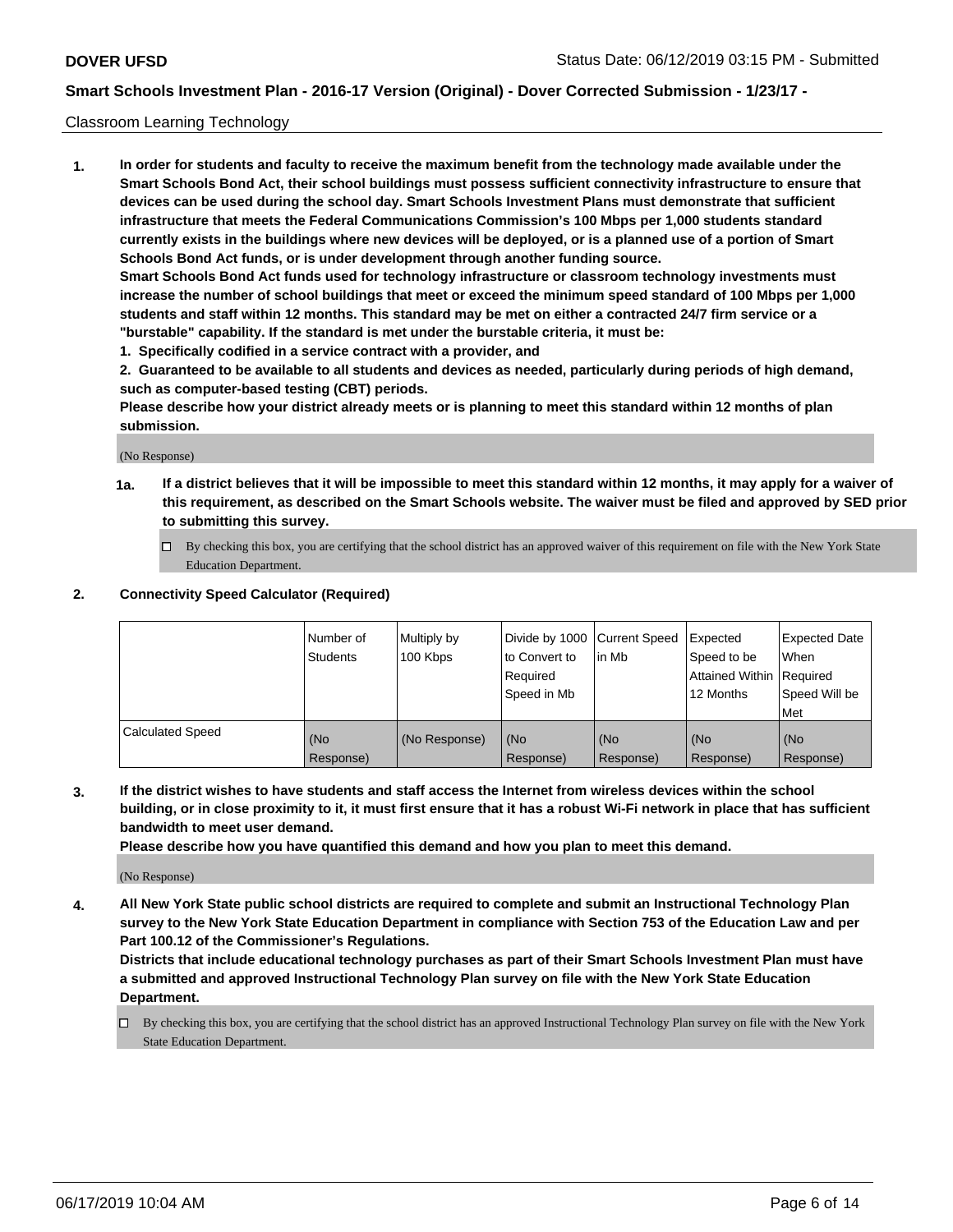#### Classroom Learning Technology

## **5. Describe the devices you intend to purchase and their compatibility with existing or planned platforms or systems. Specifically address the adequacy of each facility's electrical, HVAC and other infrastructure necessary to install and support the operation of the planned technology.**

The Chromebooks we intend to purchase are compatible with our existing wireless infrastructure. The amendment funding is for additional Chromebooks, explained in detail in the district's approved Instructional Technology Plan, brings us closer to completing our 1:1 initiative for grades 6 -12 and continues our increase the number of devices at the elementary level so students at all grade levels would have access to devices. As part of the plan, teachers and students continue to receive training and instruction on the use of the devices to increase learning and student achievement. The district currently has adequate electrical supply HVAC and infrastructure to support the increase in new devices.

#### **6. Describe how the proposed technology purchases will:**

- **> enhance differentiated instruction;**
- **> expand student learning inside and outside the classroom;**
- **> benefit students with disabilities and English language learners; and**
- **> contribute to the reduction of other learning gaps that have been identified within the district.**

**The expectation is that districts will place a priority on addressing the needs of students who struggle to succeed in a rigorous curriculum. Responses in this section should specifically address this concern and align with the district's Instructional Technology Plan (in particular Question 2 of E. Curriculum and Instruction: "Does the district's instructional technology plan address the needs of students with disabilities to ensure equitable access to instruction, materials and assessments?" and Question 3 of the same section: "Does the district's instructional technology plan address the provision of assistive technology specifically for students with disabilities to ensure access to and participation in the general curriculum?"**

(No Response)

**7. Where appropriate, describe how the proposed technology purchases will enhance ongoing communication with parents and other stakeholders and help the district facilitate technology-based regional partnerships, including distance learning and other efforts.**

(No Response)

**8. Describe the district's plan to provide professional development to ensure that administrators, teachers and staff can employ the technology purchased to enhance instruction successfully.**

**Note: This response should be aligned and expanded upon in accordance with your district's response to Question 1 of F. Professional Development of your Instructional Technology Plan: "Please provide a summary of professional development offered to teachers and staff, for the time period covered by this plan, to support technology to enhance teaching and learning. Please include topics, audience and method of delivery within your summary."**

(No Response)

- **9. Districts must contact the SUNY/CUNY teacher preparation program that supplies the largest number of the district's new teachers to request advice on innovative uses and best practices at the intersection of pedagogy and educational technology.**
	- By checking this box, you certify that you have contacted the SUNY/CUNY teacher preparation program that supplies the largest number of your new teachers to request advice on these issues.
	- **9a. Please enter the name of the SUNY or CUNY Institution that you contacted.**

SUNY New Paltz

**9b. Enter the primary Institution phone number.**

845-257-7869

**9c. Enter the name of the contact person with whom you consulted and/or will be collaborating with on innovative uses of technology and best practices.**

Dr. Tom Meyer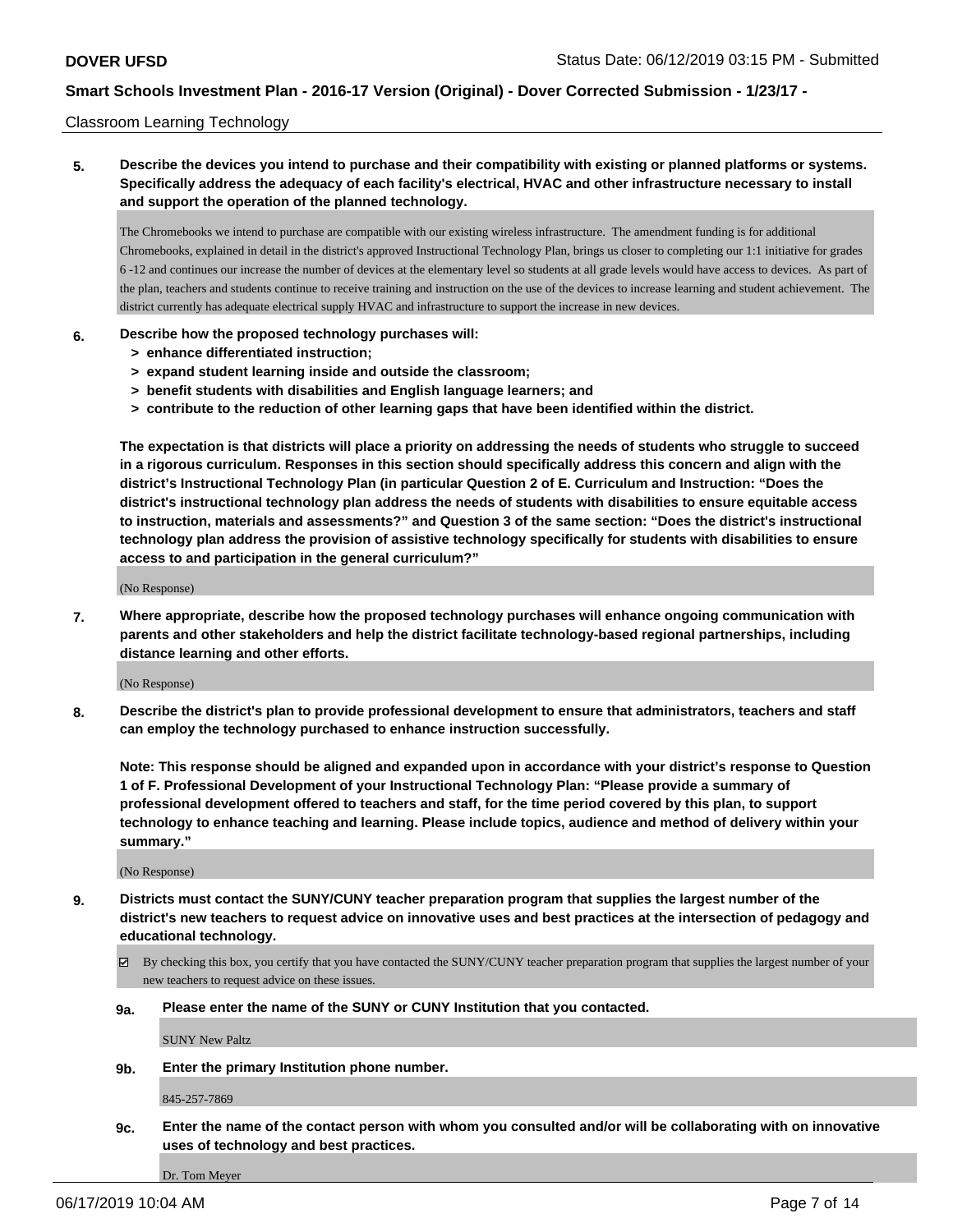#### Classroom Learning Technology

**10. A district whose Smart Schools Investment Plan proposes the purchase of technology devices and other hardware must account for nonpublic schools in the district.**

**Are there nonpublic schools within your school district?**

- Yes
- $\boxtimes$  No
- **11. Nonpublic Classroom Technology Loan Calculator**

**The Smart Schools Bond Act provides that any Classroom Learning Technology purchases made using Smart Schools funds shall be lent, upon request, to nonpublic schools in the district. However, no school district shall be required to loan technology in amounts greater than the total obtained and spent on technology pursuant to the Smart Schools Bond Act and the value of such loan may not exceed the total of \$250 multiplied by the nonpublic school enrollment in the base year at the time of enactment.**

**See:**

**http://www.p12.nysed.gov/mgtserv/smart\_schools/docs/Smart\_Schools\_Bond\_Act\_Guidance\_04.27.15\_Final.pdf.**

|                                       | 1. Classroom<br>Technology<br>Sub-allocation | 2. Public<br>Enrollment<br>$(2014 - 15)$ | l 3. Nonpublic<br>Enrollment<br>(2014-15) | l 4. Sum of<br>Public and<br>l Nonpublic<br>Enrollment | 15. Total Per<br>Pupil Sub-<br>l allocation | 6. Total<br>Nonpublic Loan I<br>Amount                                                        |
|---------------------------------------|----------------------------------------------|------------------------------------------|-------------------------------------------|--------------------------------------------------------|---------------------------------------------|-----------------------------------------------------------------------------------------------|
| Calculated Nonpublic Loan<br>l Amount |                                              |                                          |                                           |                                                        |                                             | (No Response)   (No Response)   (No Response)   (No Response)   (No Response)   (No Response) |

**12. To ensure the sustainability of technology purchases made with Smart Schools funds, districts must demonstrate a long-term plan to maintain and replace technology purchases supported by Smart Schools Bond Act funds. This sustainability plan shall demonstrate a district's capacity to support recurring costs of use that are ineligible for Smart Schools Bond Act funding such as device maintenance, technical support, Internet and wireless fees, maintenance of hotspots, staff professional development, building maintenance and the replacement of incidental items. Further, such a sustainability plan shall include a long-term plan for the replacement of purchased devices and equipment at the end of their useful life with other funding sources.**

 $\Box$  By checking this box, you certify that the district has a sustainability plan as described above.

**13. Districts must ensure that devices purchased with Smart Schools Bond funds will be distributed, prepared for use, maintained and supported appropriately. Districts must maintain detailed device inventories in accordance with generally accepted accounting principles.**

By checking this box, you certify that the district has a distribution and inventory management plan and system in place.

**14. If you are submitting an allocation for Classroom Learning Technology complete this table.**

**Note that the calculated Total at the bottom of the table must equal the Total allocation for this category that you entered in the SSIP Overview overall budget.**

|                          | Sub-Allocation |
|--------------------------|----------------|
| Interactive Whiteboards  | (No Response)  |
| Computer Servers         | (No Response)  |
| <b>Desktop Computers</b> | (No Response)  |
| <b>Laptop Computers</b>  | 349,000        |
| <b>Tablet Computers</b>  | (No Response)  |
| <b>Other Costs</b>       | (No Response)  |
| Totals:                  | 349,000        |

**15. Please detail the type, quantity, per unit cost and total cost of the eligible items under each sub-category. This is**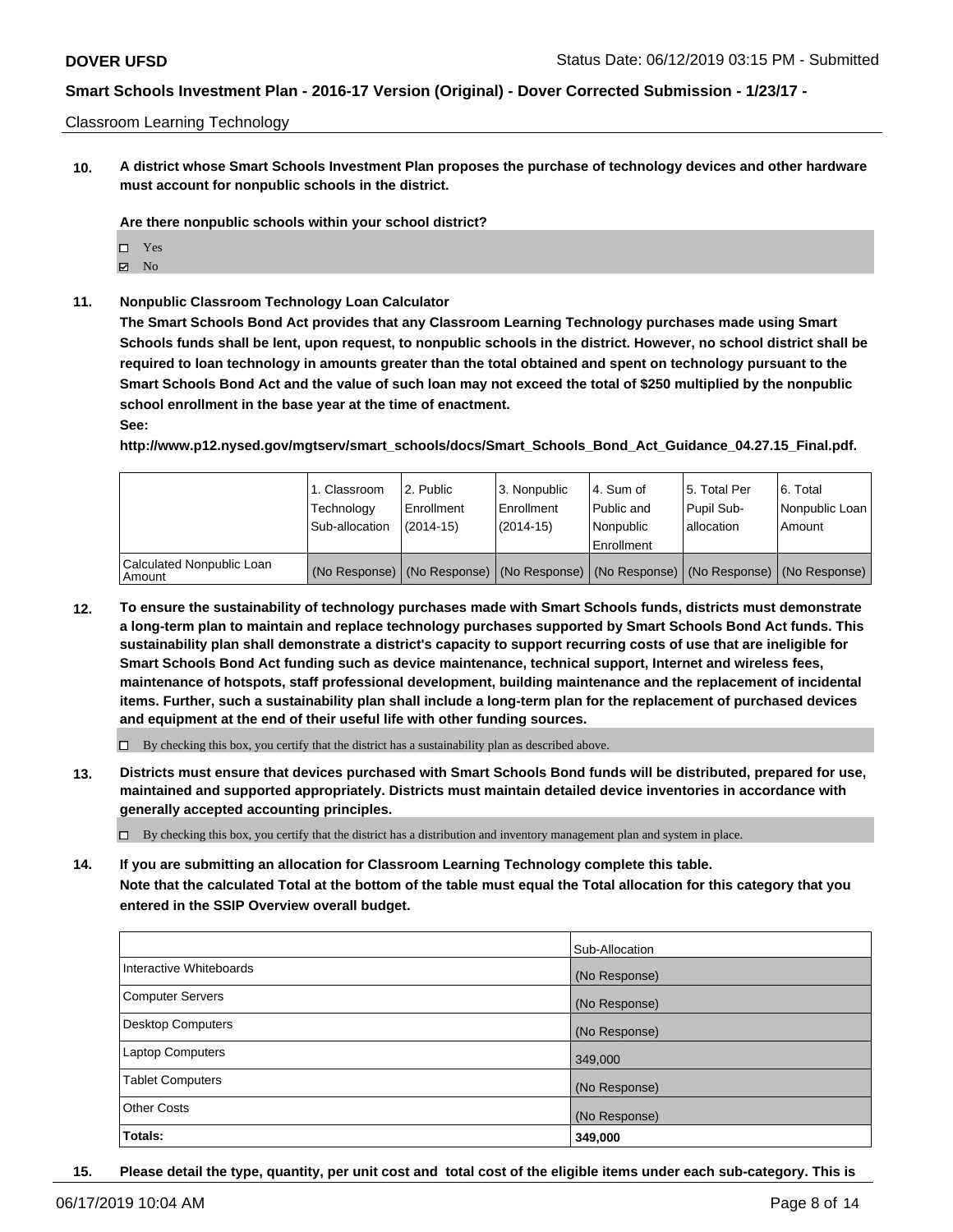### Classroom Learning Technology

**especially important for any expenditures listed under the "Other" category. All expenditures must be capital-bond eligible to be reimbursed through the SSBA. If you have any questions, please contact us directly through smartschools@nysed.gov.**

**Please specify in the "Item to be Purchased" field which specific expenditures and items are planned to meet the district's nonpublic loan requirement, if applicable.**

**NOTE: Wireless Access Points that will be loaned/purchased for nonpublic schools should ONLY be included in this category, not under School Connectivity, where public school districts would list them. Add rows under each sub-category for additional items, as needed.**

| Select the allowable expenditure | I Item to be Purchased | Quantity | Cost per Item | <b>Total Cost</b> |
|----------------------------------|------------------------|----------|---------------|-------------------|
| type.                            |                        |          |               |                   |
| Repeat to add another item under |                        |          |               |                   |
| each type.                       |                        |          |               |                   |
| <b>Laptop Computers</b>          | Chromebook             | 1.000    | 349           | 349,000           |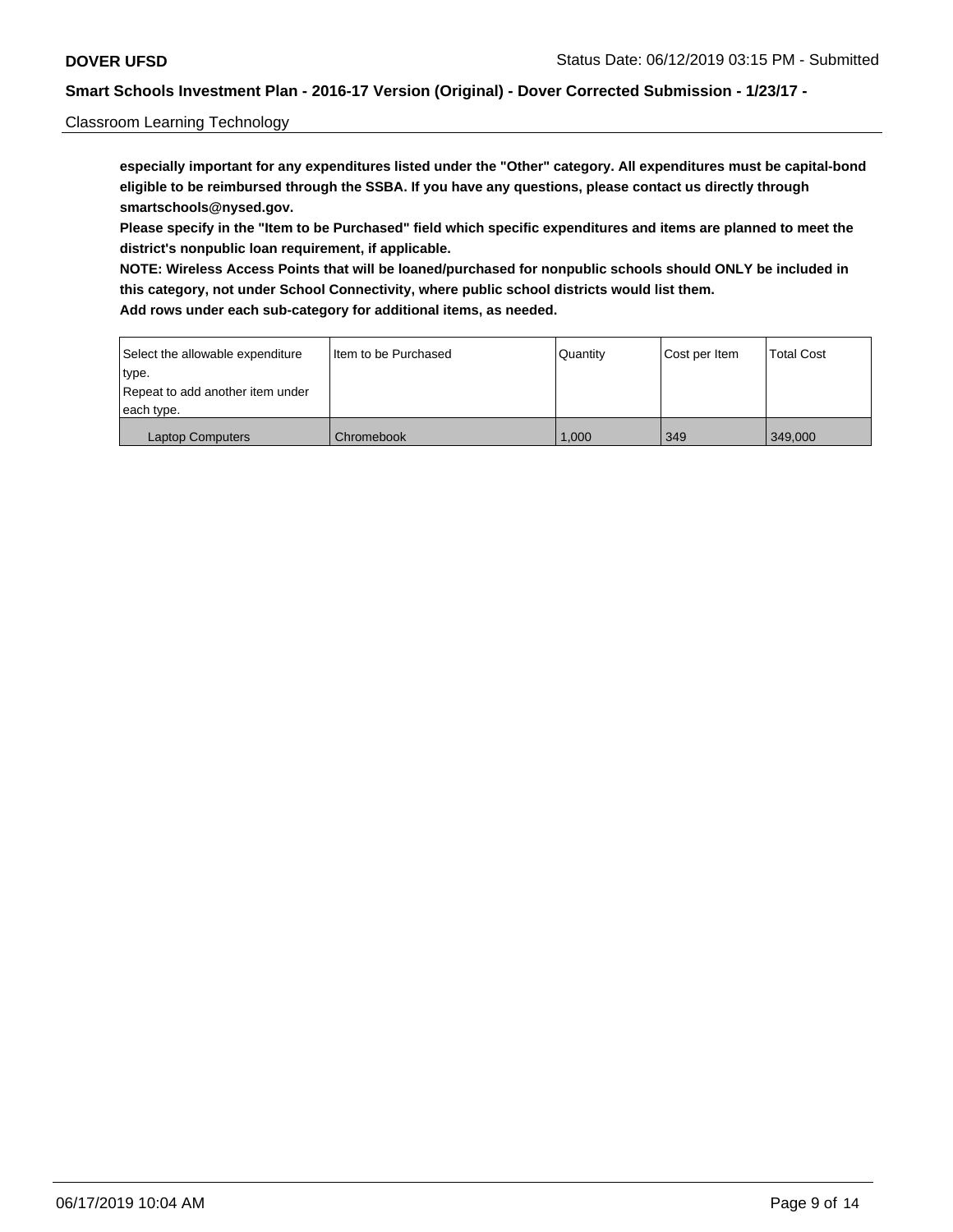#### Pre-Kindergarten Classrooms

**1. Provide information regarding how and where the district is currently serving pre-kindergarten students and justify the need for additional space with enrollment projections over 3 years.**

(No Response)

- **2. Describe the district's plan to construct, enhance or modernize education facilities to accommodate prekindergarten programs. Such plans must include:**
	- **Specific descriptions of what the district intends to do to each space;**
	- **An affirmation that pre-kindergarten classrooms will contain a minimum of 900 square feet per classroom;**
	- **The number of classrooms involved;**
	- **The approximate construction costs per classroom; and**
	- **Confirmation that the space is district-owned or has a long-term lease that exceeds the probable useful life of the improvements.**

(No Response)

**3. Smart Schools Bond Act funds may only be used for capital construction costs. Describe the type and amount of additional funds that will be required to support ineligible ongoing costs (e.g. instruction, supplies) associated with any additional pre-kindergarten classrooms that the district plans to add.**

(No Response)

**4. All plans and specifications for the erection, repair, enlargement or remodeling of school buildings in any public school district in the State must be reviewed and approved by the Commissioner. Districts that plan capital projects using their Smart Schools Bond Act funds will undergo a Preliminary Review Process by the Office of Facilities Planning.**

**Please indicate on a separate row each project number given to you by the Office of Facilities Planning.**

| Project Number |  |
|----------------|--|
| (No Response)  |  |
|                |  |

**5. If you have made an allocation for Pre-Kindergarten Classrooms, complete this table.**

**Note that the calculated Total at the bottom of the table must equal the Total allocation for this category that you entered in the SSIP Overview overall budget.**

|                                          | Sub-Allocation |
|------------------------------------------|----------------|
| Construct Pre-K Classrooms               | (No Response)  |
| Enhance/Modernize Educational Facilities | (No Response)  |
| <b>Other Costs</b>                       | (No Response)  |
| Totals:                                  | 0              |

**6. Please detail the type, quantity, per unit cost and total cost of the eligible items under each sub-category. This is especially important for any expenditures listed under the "Other" category. All expenditures must be capital-bond eligible to be reimbursed through the SSBA. If you have any questions, please contact us directly through smartschools@nysed.gov.**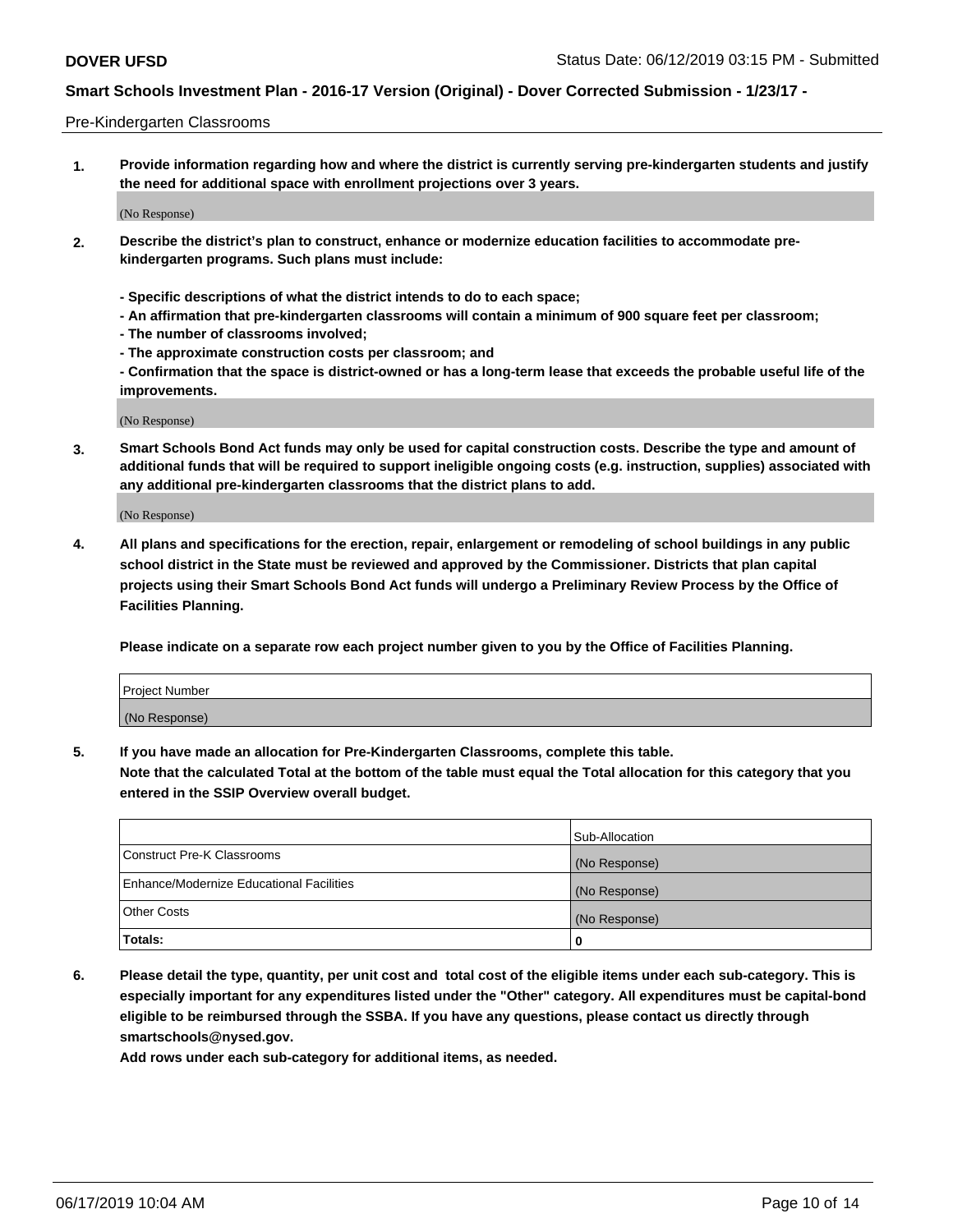Pre-Kindergarten Classrooms

| Select the allowable expenditure | Item to be purchased | Quantity      | Cost per Item | <b>Total Cost</b> |
|----------------------------------|----------------------|---------------|---------------|-------------------|
| type.                            |                      |               |               |                   |
| Repeat to add another item under |                      |               |               |                   |
| each type.                       |                      |               |               |                   |
| (No Response)                    | (No Response)        | (No Response) | (No Response) | (No Response)     |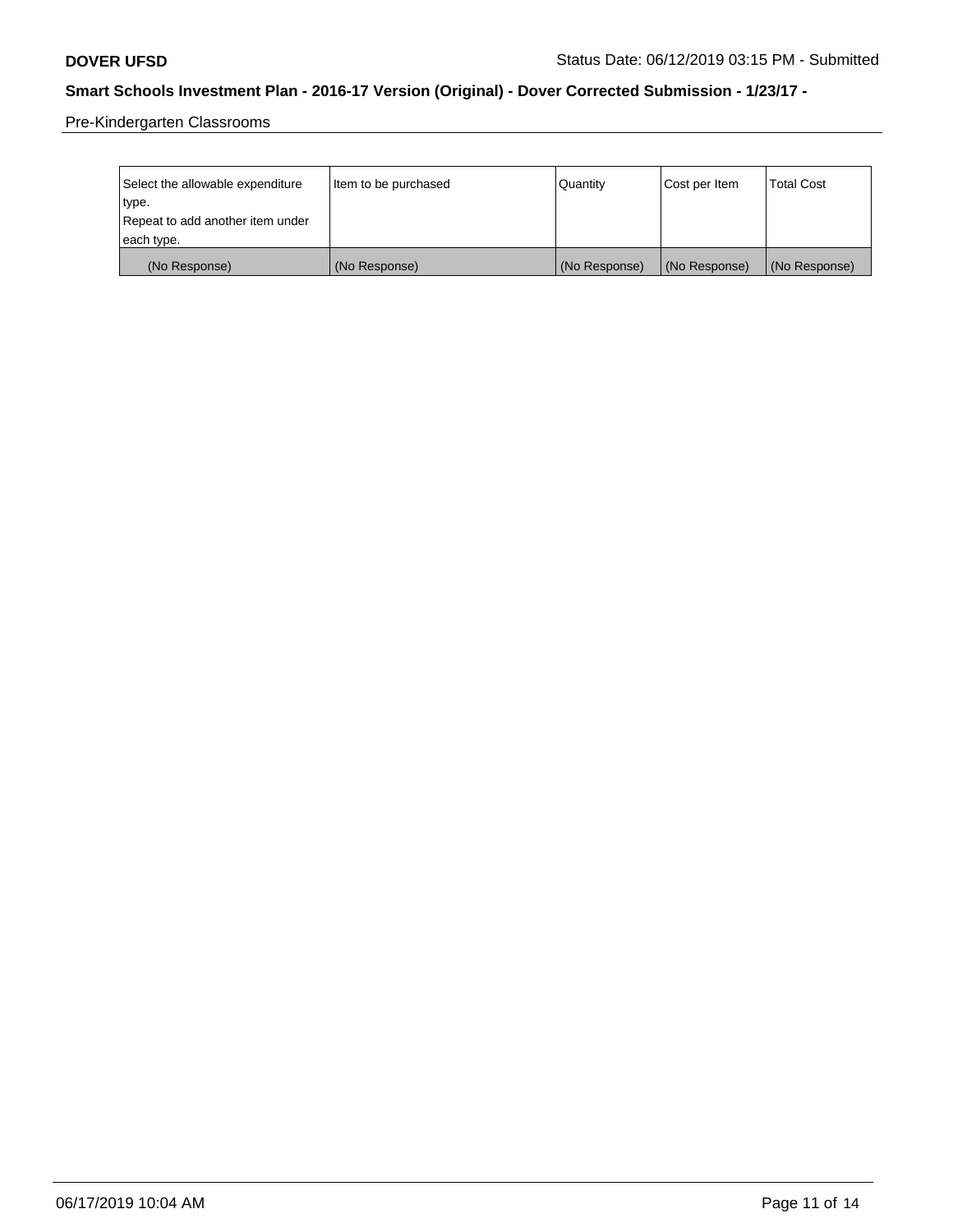Replace Transportable Classrooms

**1. Describe the district's plan to construct, enhance or modernize education facilities to provide high-quality instructional space by replacing transportable classrooms.**

(No Response)

**2. All plans and specifications for the erection, repair, enlargement or remodeling of school buildings in any public school district in the State must be reviewed and approved by the Commissioner. Districts that plan capital projects using their Smart Schools Bond Act funds will undergo a Preliminary Review Process by the Office of Facilities Planning.**

**Please indicate on a separate row each project number given to you by the Office of Facilities Planning.**

| Project Number |  |
|----------------|--|
|                |  |
|                |  |
|                |  |
|                |  |
| (No Response)  |  |
|                |  |
|                |  |
|                |  |

**3. For large projects that seek to blend Smart Schools Bond Act dollars with other funds, please note that Smart Schools Bond Act funds can be allocated on a pro rata basis depending on the number of new classrooms built that directly replace transportable classroom units.**

**If a district seeks to blend Smart Schools Bond Act dollars with other funds describe below what other funds are being used and what portion of the money will be Smart Schools Bond Act funds.**

(No Response)

**4. If you have made an allocation for Replace Transportable Classrooms, complete this table. Note that the calculated Total at the bottom of the table must equal the Total allocation for this category that you entered in the SSIP Overview overall budget.**

|                                                | Sub-Allocation |
|------------------------------------------------|----------------|
| Construct New Instructional Space              | (No Response)  |
| Enhance/Modernize Existing Instructional Space | (No Response)  |
| <b>Other Costs</b>                             | (No Response)  |
| Totals:                                        | 0              |

**5. Please detail the type, quantity, per unit cost and total cost of the eligible items under each sub-category. This is especially important for any expenditures listed under the "Other" category. All expenditures must be capital-bond eligible to be reimbursed through the SSBA. If you have any questions, please contact us directly through smartschools@nysed.gov.**

| Select the allowable expenditure | Item to be purchased | Quantity      | Cost per Item | Total Cost    |
|----------------------------------|----------------------|---------------|---------------|---------------|
| type.                            |                      |               |               |               |
| Repeat to add another item under |                      |               |               |               |
| each type.                       |                      |               |               |               |
| (No Response)                    | (No Response)        | (No Response) | (No Response) | (No Response) |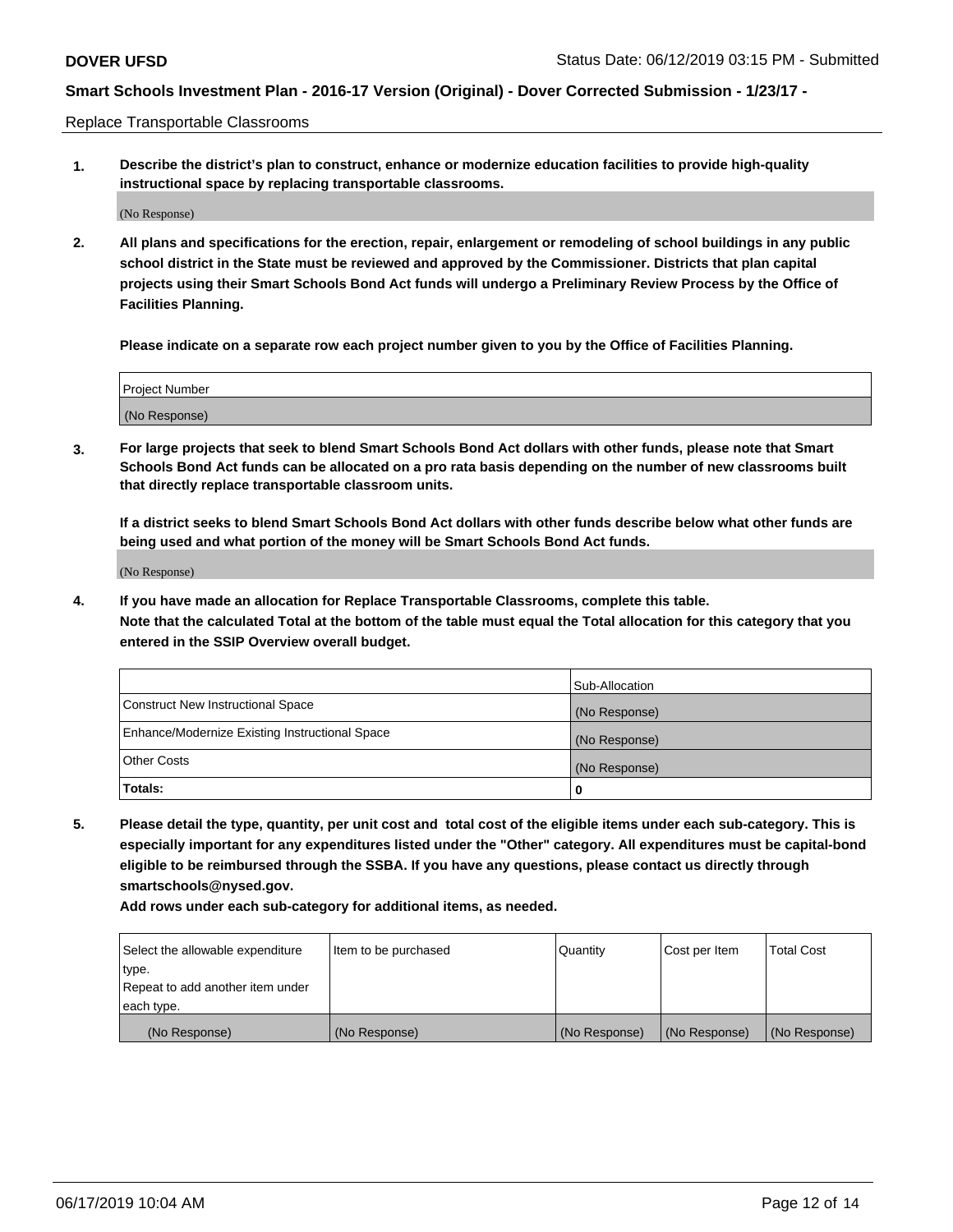High-Tech Security Features

**1. Describe how you intend to use Smart Schools Bond Act funds to install high-tech security features in school buildings and on school campuses.**

(No Response)

**2. All plans and specifications for the erection, repair, enlargement or remodeling of school buildings in any public school district in the State must be reviewed and approved by the Commissioner. Districts that plan capital projects using their Smart Schools Bond Act funds will undergo a Preliminary Review Process by the Office of Facilities Planning.** 

**Please indicate on a separate row each project number given to you by the Office of Facilities Planning.**

| <b>Project Number</b> |  |
|-----------------------|--|
| (No Response)         |  |

- **3. Was your project deemed eligible for streamlined Review?**
	- Yes
	- $\square$  No
- **4. Include the name and license number of the architect or engineer of record.**

| <b>Name</b>   | License Number |
|---------------|----------------|
| (No Response) | (No Response)  |

**5. If you have made an allocation for High-Tech Security Features, complete this table.**

**Note that the calculated Total at the bottom of the table must equal the Total allocation for this category that you entered in the SSIP Overview overall budget.**

|                                                      | Sub-Allocation |
|------------------------------------------------------|----------------|
| Capital-Intensive Security Project (Standard Review) | (No Response)  |
| <b>Electronic Security System</b>                    | (No Response)  |
| <b>Entry Control System</b>                          | (No Response)  |
| Approved Door Hardening Project                      | (No Response)  |
| <b>Other Costs</b>                                   | (No Response)  |
| Totals:                                              | 0              |

**6. Please detail the type, quantity, per unit cost and total cost of the eligible items under each sub-category. This is especially important for any expenditures listed under the "Other" category. All expenditures must be capital-bond eligible to be reimbursed through the SSBA. If you have any questions, please contact us directly through smartschools@nysed.gov.**

| Select the allowable expenditure | Item to be purchased | l Quantitv    | Cost per Item | <b>Total Cost</b> |
|----------------------------------|----------------------|---------------|---------------|-------------------|
| type.                            |                      |               |               |                   |
| Repeat to add another item under |                      |               |               |                   |
| each type.                       |                      |               |               |                   |
| (No Response)                    | (No Response)        | (No Response) | (No Response) | (No Response)     |